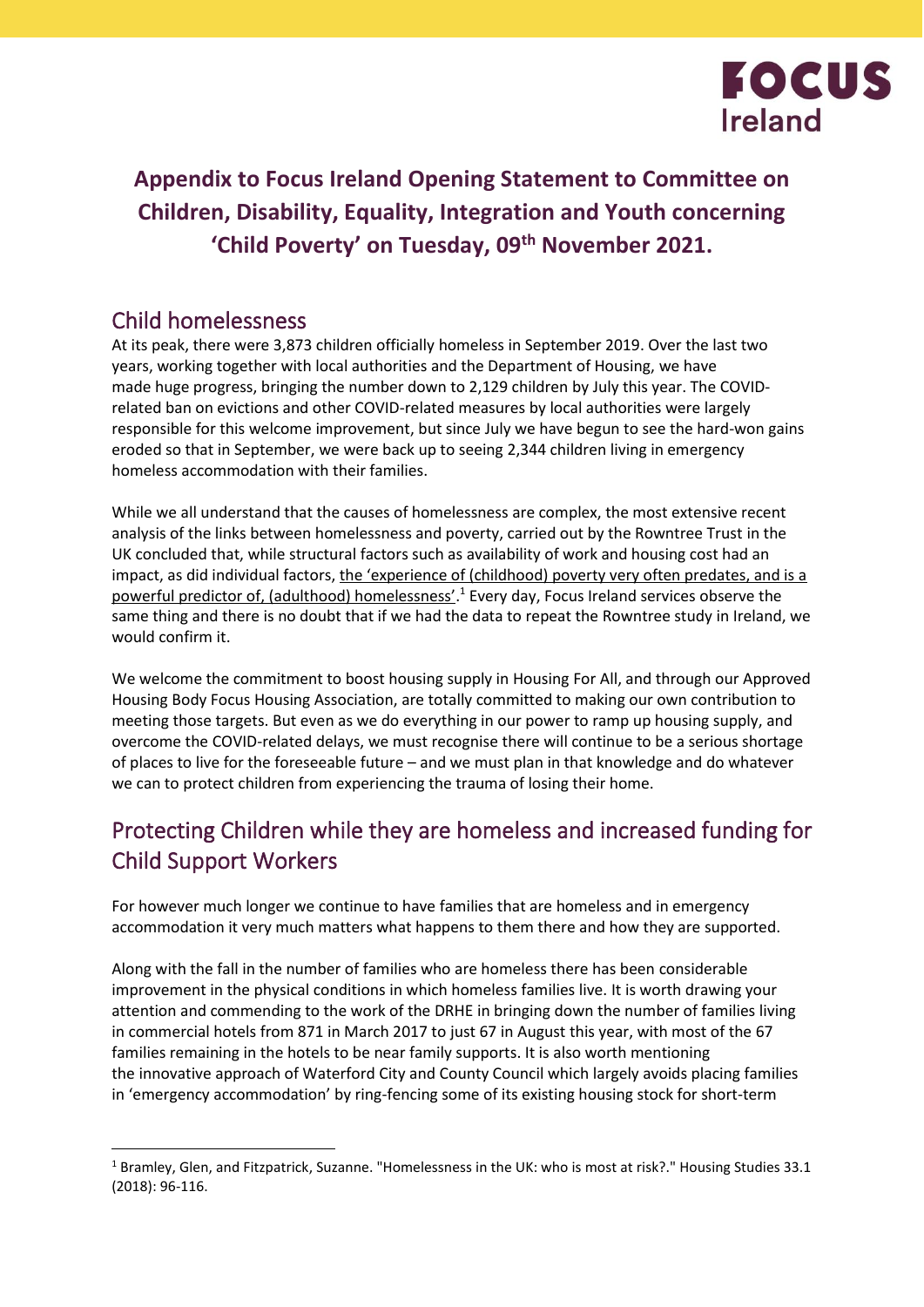emergency use. As a result, families in Waterford experience only part of the trauma of becoming homeless that families elsewhere endure.

We have all experienced difficulties and some of us have experienced the loss of loved ones over the duration of the pandemic, but it is certain that families in emergency homeless accommodation have experienced some of the worst of it. So, the fact that there are fewer such families, and that effort has gone into improving their physical circumstances is something that is important to recognise and welcome.

While the physical condition of the homeless accommodation is important, and these improvements are welcome, the nature and level of support provided is perhaps of even greater importance.

Following a model developed over the last 20 years, each Focus Ireland team working with families includes specialised, trained child support. The value of this intervention has been validated in a number of studies. We are particularly proud the value of our Child Support Workers was recognised in the Ombudsman for Children report 'No Place Like Home'<sup>2</sup> as this was based on the voices of the children themselves, a voice that we too are committed to placing into the centre of this debate. We are also pleased that the last report from this Committee dealing with homeless families recommended an increase in the number of child support workers.<sup>3</sup>

Some children need this support to cope with the trauma of homelessness, either as a result of poverty they were facing before becoming homeless, or as a result of being homeless, or both. Not only do our Child Support Workers help to address some of the detrimental impacts of homelessness, by extension, they help to reduce the pressure and stress on parents. This enables parents to engage much more fully both with supporting their children through a traumatic experience, as well as on the process of exiting homelessness. It is crucial to remember that children experiencing poverty live in families experiencing homelessness, and solutions need to have both family and child-specific dimensions. In many cases the Child Support Worker continues to support the child/children for a period after the family have exited homelessness.

Each Child Support Worker has a case load of about 15 children. Not all children in homeless families need such support and an assessment tool has been developed to identify those who do. As a result, there is a long wait between a child being assessed as having a support need and a Child Support Worker being allocated. Given the scale of the mismatch of between need and available support we no longer routinely assess support needs. On previous experience, however, around 25% of children require this support but this is an estimate.

Of the 1,806 children who were homeless in Dublin, between the very welcome support we receive from HSE Social Inclusion, Tusla, and public donations, Focus Ireland employs 10.5 child support workers across our Dublin services. To our knowledge, Child Support Workers are not funded in any other provider, so only 158 children have the support of a dedicated child support worker at any one time, while over 400 are likely to need that support.

For most families and experience of homelessness is a nightmare lasting a few months or a year. But failing to provide support for children going through this we are contributing to the risk that that experience will do life-long damage.

<sup>&</sup>lt;sup>2</sup> Ombudsman for Children's Office (2019) No Place Like Home Children's views and experiences of living in Family Hubs

<sup>&</sup>lt;sup>3</sup> Houses of the Oireachtas Joint Committee on Children and Youth Affairs Report on the Impact of Homelessness on Children November 2019, Recommendation 12.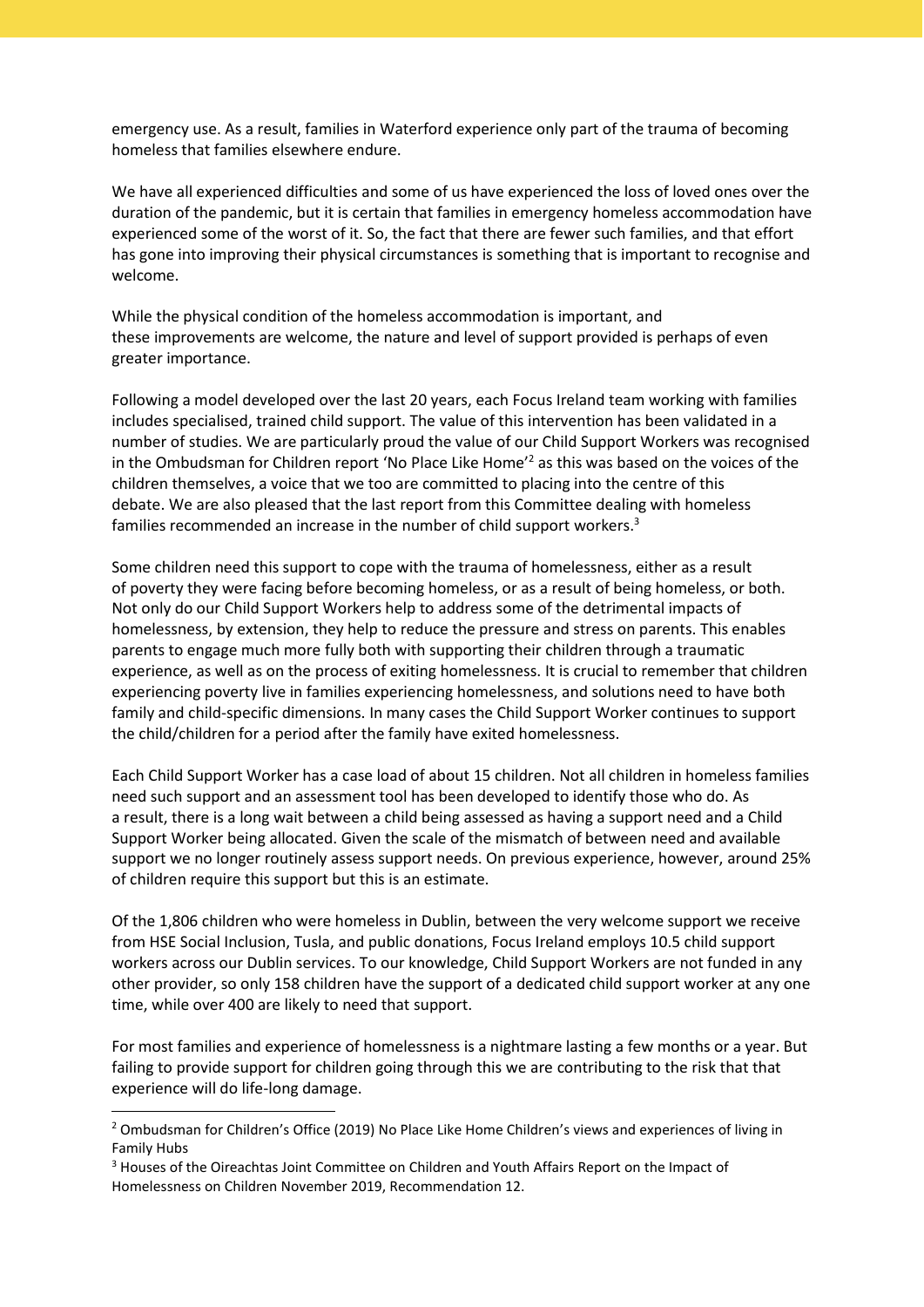We have proposed that funding a sufficient number of Child Support Workers should be a key component of Ireland's plan to deliver the EU Child Guarantee, which specifically requires that the interests of children in poverty and homeless children in particular are addressed.

# Ensure that all local authorities put 'the best interests of child' at the heart of their response to families that are homeless

Local authorities are the first point of contact for people who are homeless but the laws from the 1980s which shape the Local Authority services are designed around the idea that 'the homeless' are primarily single homeless men, and so make no special provision for the needs of children where a family has lost its home.

In 2019, Private Members legislation was brought forward by Deputy Jan O'Sullivan that sought to update the law to reflect the current reality and also reflect the fact that Ireland put the rights of children into our Constitution in 2012. The legislation proposed to enshrine children's rights by ensuring that local authorities would have to put the 'best interest' of children at the centre of their decision making when responding to a homeless family. The legislation was accepted by the then Government and all opposition parties. It passed the first and second readings before the 2020 election. Since every party in the Dáil, including the Governing parties, supported this legislation it should be easy to reintroduce it and pass it into law.

# The Focus Ireland Family Centre

Focus Ireland opened a specialised day service for homeless families in Dublin over the last year. We are delighted that the DRHE has agreed to fund the parent-centred homeless services for this service, but the purpose build child support services are currently underutilised due to Department of Children, Disability, Equality, Integration and Youth declining (to date) to provide funding for them.

The purpose of the child-care services in the Centre would be to (i) provide support for homeless parents when they are engaging with their support workers, viewing accommodation, or engaging with other supports where having childcare will make a real different to the effectiveness of what they need to do (ii) provide a point of contact where child support needs can be assessed and marginalise families can find a route into mainstream child-support social services. The physical premises for this service are already in place in the Family Centre and have been approved. We would like to take this opportunity to invite members of the Committee to visit the Centre to see for yourselves the services we provide there – and the potential to do more directly for the children.

#### Supports in schools

One of the primary ways in which wealth is passed from one generation to another is through education. And the same is true for poverty. The experience of homelessness can deeply disrupt education and therefore be a mechanism through which a relatively short-term experience of poverty reverberates throughout a lifetime.

As members of the Committee may know, Focus Ireland developed a resource with the Irish National Teachers' Organisation for teachers in national schools. We were working on a similar resource with the Second-level teachers' union before Covid intervened. A greater engagement by the Department of Education in ensuring that an experience of homelessness does not damage life changes would be very welcome